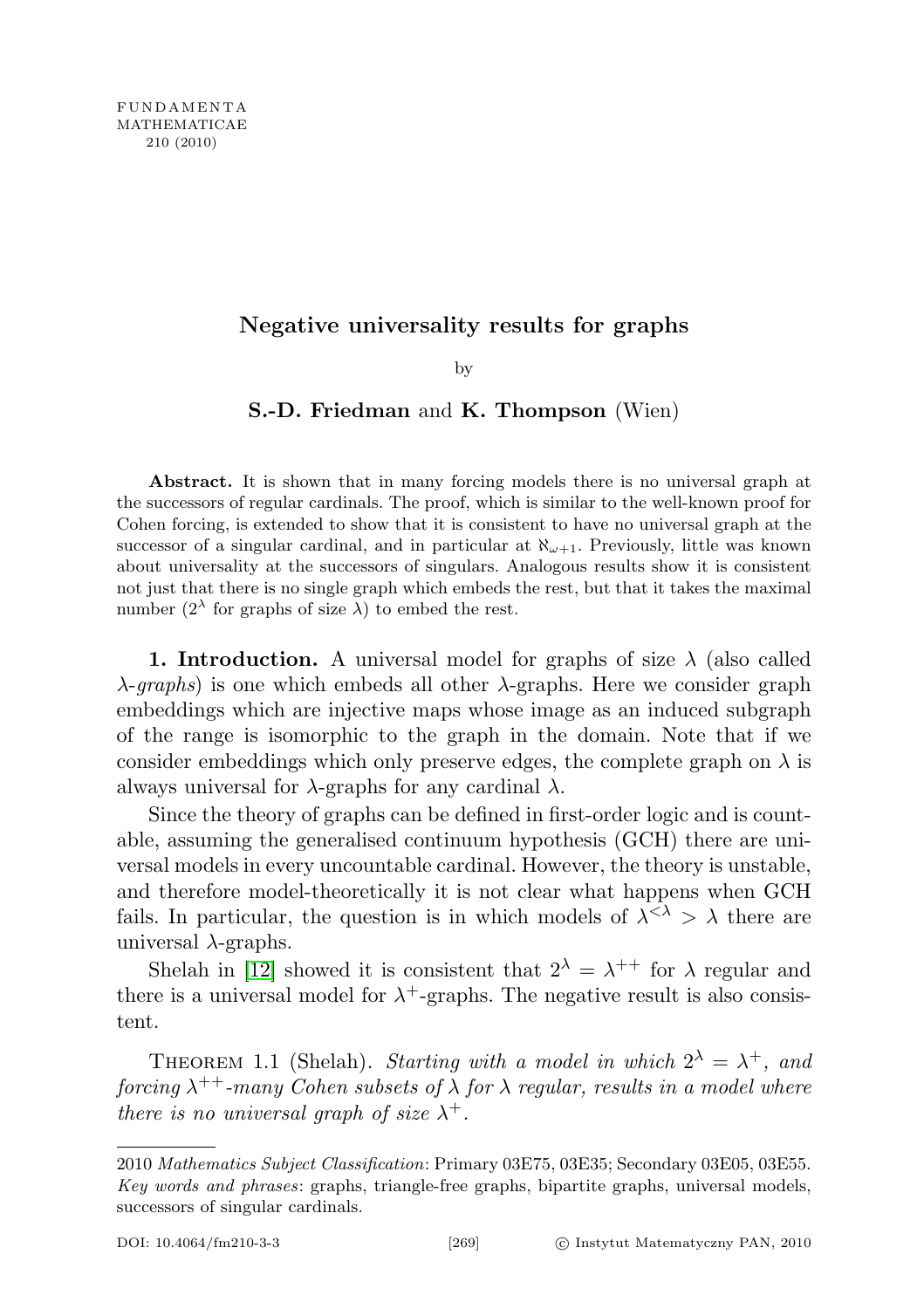The proof for the above result can be found in [\[8\]](#page-13-1) and involves an interesting use of intermediate models. As parts of the proof will be used in later sections, the whole proof will be given in a more general setting in Section [2](#page-2-0) for the convenience of the reader.

For a survey of other universality results concerning graphs, see [\[14\]](#page-14-0).

In Section [2](#page-2-0) Shelah's negative universality result is extended to a wide variety of forcings, including  $\lambda$ -proper product forcings (for various definitions of  $\lambda$ -proper) such as products of  $\lambda$ -Sacks forcings. These results are used in later sections to show non-existence of universal graphs in the context of measurable cardinals. However, this is also an interesting result in its own right: The abundance of models to which this result can be applied underscores the difficulty of finding models in which there are universal graphs in the absence of GCH. In particular, it is still open whether there can be a model of a failure of CH in which there is a universal triangle-free graph at  $\aleph_1$  (see [\[11\]](#page-13-2) for more details). Corollary [2.7](#page-4-0) below gives more evidence that this is indeed a difficult question.

On the other hand, the forcings which may be applied in these contexts are clearly limited to products. In [\[13\]](#page-13-3), a  $\lambda^{++}$ -length  $( $\lambda$ )-support iteration$ which has the  $\lambda^+$ -cc is used to obtain a model where there is a universal graph at  $\lambda^+$  and  $2^{\lambda} = \lambda^{++}$ . This shows that even "nice, gentle" iterations which add subsets of  $\lambda$  at each step cannot generally be used to show negative universality results.

Shelah's original result for Cohen forcing can also be extended to give a global universality result for graphs:

COROLLARY 1.2. There is a model of  $ZFC$  such that at every regular cardinal  $\lambda$ , there is no universal  $\lambda^+$ -graph, and at limit cardinals  $\lambda$ , there is a universal  $\lambda$ -graph.

Such a model can be built using an Easton product forcing adding  $\lambda^{++}$ many Cohen subsets of  $\lambda$  for each regular  $\lambda$  (see e.g. [\[6\]](#page-13-4) for this forcing). Adding only  $\lambda^{++}$ -many ensures that  $\lambda^{<\lambda} = \lambda$  continues to hold at limit cardinals.

What is missing from this picture is a non-trivial result at the successors of singular (strong limit) cardinals. This is a problem as singular cardinal combinatorics is a notoriously difficult field. In particular, a failure of the Singular Cardinal Hypothesis  $(2^{\lambda} > \lambda^+$  for singular  $\lambda$ ) requires large cardinals (see e.g.  $[4]$ ).

In Section [3](#page-4-1) the cases where  $\lambda$  is measurable or singular are considered. In both cases it is assumed that a  $(\lambda + 2)$ -hypermeasurable cardinal (see Definition [3.1\)](#page-4-2) exists and in the latter case Prikry forcing is used to singularise  $\lambda$ . Note that by [\[5\]](#page-13-6) these results, which include raising the value of  $2^{\lambda}$ , are near-optimal in consistency strength.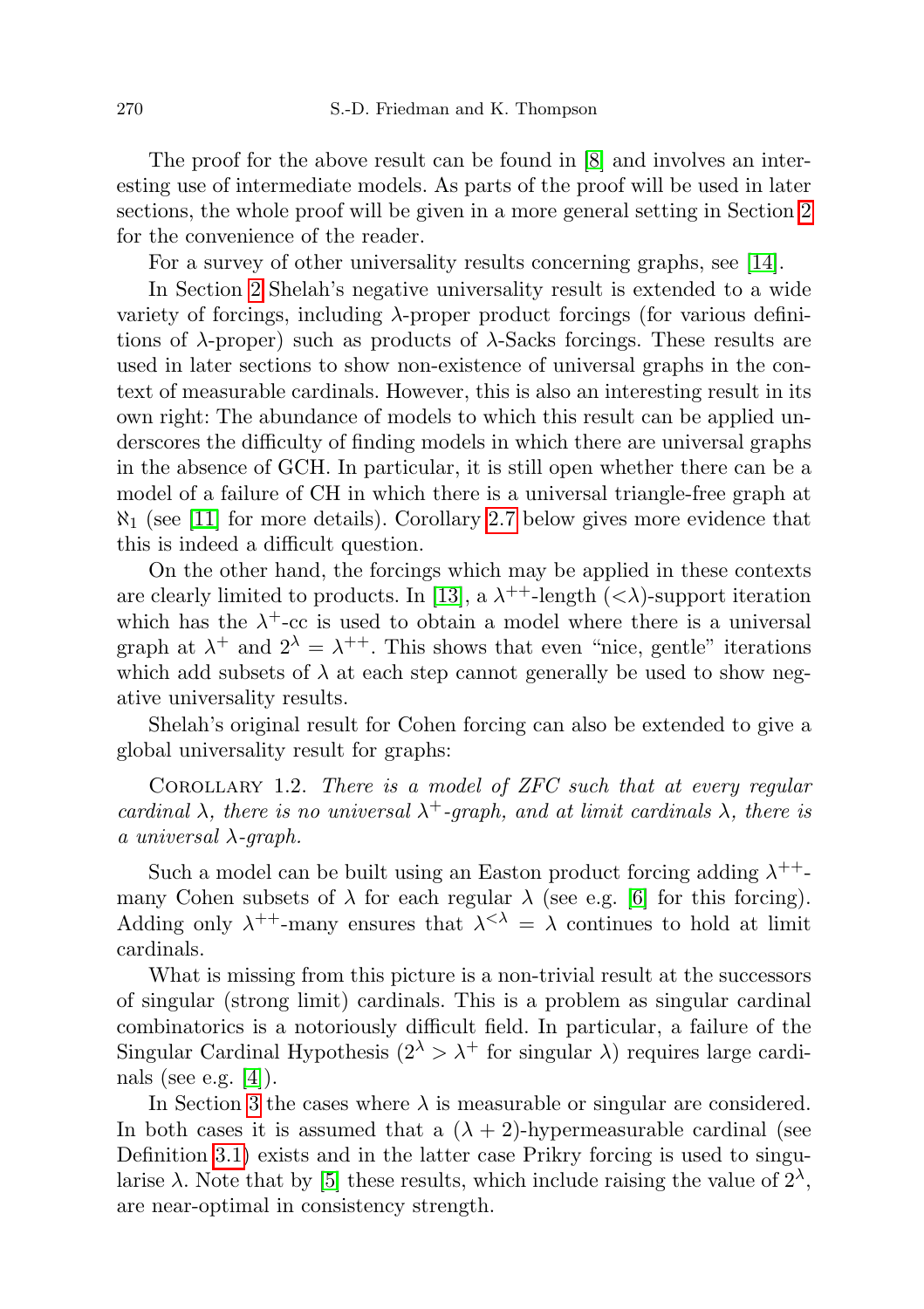To our knowledge, the only known universality result at the successor of a singular strong limit cardinal  $\lambda$  when  $2^{\lambda} > \lambda^+$  is given by Džamonja and Shelah in [\[1\]](#page-13-7), where they show that it is consistent relative to a supercompact cardinal that there is a small universal family for  $\lambda^+$ -graphs where  $\lambda$  has cofinality  $\aleph_0$ . A *(small)* universal family for  $\lambda^+$ -graphs is a set of  $\lambda^+$ -graphs (of size  $\langle 2^{\lambda^+} \rangle$  which, taken together, embed all  $\lambda^+$ -graphs. The minimal size of a universal family is called the complexity.

In Section [5](#page-12-0) the results in this paper are extended to show that the forcings specified in Section [2](#page-2-0) produce models in which there is also no small universal family of  $\lambda^+$ -graphs, thus the complexity is maximal, namely  $2^{\lambda^+}$ .

Section [4](#page-8-0) is devoted to the specific case of universal graphs at  $\aleph_{\omega+1}$ . The techniques from Section [3](#page-4-1) are modified from standard Prikry forcing to the forcing in [\[3\]](#page-13-8) which collapses a hypermeasurable cardinal to  $\aleph_{\omega}$ .

When ordering forcing conditions,  $p \leq q$  will mean that p is stronger than q. If p is a forcing condition and p forces either  $\sigma$  or  $\neg \sigma$  we say that p decides  $\sigma$  and write  $p \parallel \sigma$ . If  $P = \langle P_{\alpha} : \alpha < \alpha^* \rangle$  is a product forcing or an iteration and G is P-generic, we denote by  $P(\leq \alpha)$  and  $G(\leq \alpha)$  the restriction of the forcing and generic, respectively, to the first  $\alpha$  coordinates of the forcing. If G is P-generic and G can be coded as a subset of ordinals  $A$ , we abuse notation and call A generic. If G is P-generic and  $\overline{B}$  is a P-name for a set, then we denote by  $B^G$  the interpretation of  $B$  by  $\tilde{G}$ .

We use a number of standard forcings which will not be defined in this paper. Definitions and properties of Cohen, Sacks, Prikry and Levy collapse forcings can be found in [\[6\]](#page-13-4). For Sacks on uncountable cardinals, see [\[7\]](#page-13-9) or [\[2\]](#page-13-10).

## <span id="page-2-0"></span>2. Many forcings destroy universality for graphs at successors of regulars. In this section, let  $\lambda$  be an infinite regular cardinal.

DEFINITION 2.1. We say that a forcing P has the  $\lambda$ -covering property if whenever  $p \in P$  and  $\overline{B}$  is a P-name for a subset of the ground model such that  $p \Vdash B$  has size  $\lambda$ , there exists q extending p and C in the ground model of size  $\lambda$  such that  $q \Vdash B$  $\tilde{a}$  $\subseteq C$ .

Forcings that have the  $\lambda$ -covering property preserve  $\lambda^+$ .

<span id="page-2-1"></span>THEOREM 2.2. Let  $V = 2<sup>{ $\lambda}$</sup>  =  $\lambda$  and let P be a product forcing$  $\langle P_\alpha : \alpha < \alpha^* \rangle$  with  $\delta$ -support for some  $\delta \leq \lambda$  such that  $cf(\alpha^*) \geq \lambda^{++}$ , and P has the  $\lambda$ -covering property such that at any component  $\alpha$  the  $P_{\alpha}$ -generic is  $A_{\alpha} \subset \lambda$ . Then in  $V^P$  there is no universal graph of size  $\lambda^+$ .

<span id="page-2-2"></span>*Proof.* Let  $P$  be as in the statement of the theorem and let  $G$  be  $P$ generic over V. For the sake of contradiction, assume that  $H^* \in V[G]$  is a universal graph of size  $\lambda^+$ .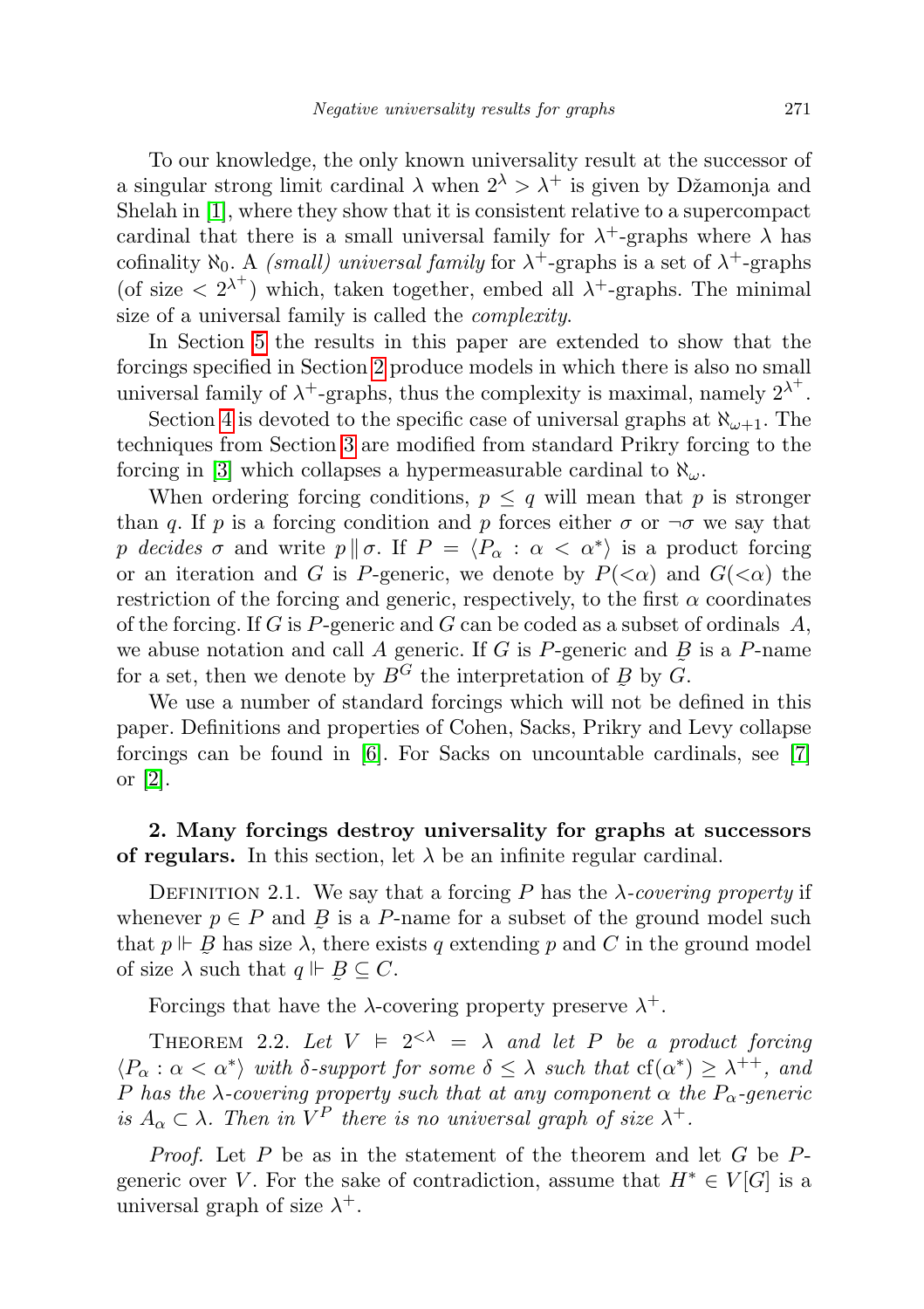LEMMA 2.3. There is  $\alpha < \lambda^{++}$  such that  $H^* \in V_\alpha := V[G(\alpha)]$ .

*Proof.* We may write  $H^*$  as  $(\lambda^+, E_{H^*})$  where  $\lambda^+$  is the universe and  $E_{H^*} \subseteq \lambda^+ \times \lambda^+$  is the edge relation. The edge relation can be coded as a subset of  $\lambda^+$ , say A, so we will show that there exists  $\alpha$  such that  $A \in V_\alpha$ . Let  $A$  be the canonical P-name for  $A$ .

For each  $i < \lambda^+$  let  $Y_i = \{p \in P : p \mid i \in \mathcal{A}\}\$ , which is dense in P. Let  $X_i \subseteq Y_i$  be a maximal antichain in P. Let  $p_i \in X_i \cap G$  and let  $\alpha_i$  be the supremum of the support of  $p_i$ , which is bounded in  $\alpha^*$ . This induces a function  $g: \lambda^+ \to \alpha^*$  given by  $g(i) = \alpha_i$ , which, by the fact that  $cf(\alpha) \geq$  $\lambda^{++}$ , must be bounded in  $\alpha^*$ . Let  $\alpha$  be the supremum of the range of g. The name  $\underline{A}$  depends only on components  $\langle \alpha \rangle$  and thus  $A \in V_{\alpha}$ .

 $\tilde{\phantom{a}}$ As  $\alpha^*$  has cofinality at least  $\lambda^{++}$ , there are at least  $\lambda^{++}$ -many generic sets  $A_{\beta}$  for  $\beta > \alpha$  which are in  $V[G] \setminus V_{\alpha}$ .

We will construct a graph  $H \in V[G]$  of size  $\lambda^+$  such that there is no embedding of  $H$  into  $H^*$ . Since this is the same construction for all proofs in this paper, we give it here so that we may refer to it later.

<span id="page-3-0"></span>COUNTEREXAMPLE CONSTRUCTION 2.4. Let H have universe  $\lambda \cup Y$ where  $\min(Y) > \lambda$ . Define  $E_H$  by letting  $(\gamma, \beta)$  be an edge in H if and only if  $\gamma \in Y$  and  $\beta \in A_{\gamma}$ , or symmetrically,  $\beta \in Y$  and  $\gamma \in A_{\beta}$ .

In this proof, let  $Y = [\alpha, \alpha + \lambda^+)$ . By mutual genericity we have  $A_\gamma \notin V_\alpha$ for all  $\gamma \geq \alpha$ .

<span id="page-3-1"></span>LEMMA 2.5. For any  $B \in V[G]$  such that B has size  $\lambda$  there exists  $V'$ such that  $V_{\alpha} \subseteq V' \subseteq V[G]$  and there are at most  $\lambda$ -many of the  $A_{\gamma}$  in  $V' \setminus V_{\alpha}$ for  $\gamma \in Y$  and  $B \in V'$ .

*Proof.* As above, for each  $i < \lambda$  we choose  $X_i$ , a maximal antichain of conditions deciding whether  $i \in B$ . Let  $Z = \{p_i : \{p_i\} = X_i \cap G\}$ and let  $\mathcal{Z}$  be a P-name for Z. By  $\lambda$ -covering, given  $\mathcal{Z}$  and a condition  $p \in P$  there exists C of size  $\lambda$  in V and  $q \leq p$  such that  $q \Vdash \mathcal{Z} \subseteq C$ . As P is a product, we can consider only those components which are in the support of q and in each  $p_i$ , of which there are at most  $\lambda$ -many. Let  $D = \{A_{\beta} : \beta \in \text{supp}(q) \cup \bigcup_{i < \lambda} \text{supp}(p_i)\}\$ and let  $V' = V_{\alpha}[D]$ . Then  $V'$  has the desired properties.  $\blacksquare$ 

By the universality of  $H^*$  there exists an embedding  $f: H \to H^*$ . The object  $f \upharpoonright \lambda$  has size  $\lambda$  so there exists V' as in the lemma such that  $f \upharpoonright \lambda \in V'$ .

<span id="page-3-2"></span>LEMMA 2.6. For all  $\gamma \in Y$ ,  $A_{\gamma}$  can be recovered from  $f \upharpoonright \gamma$  and  $H^*$  in  $V'$ . *Proof.* For  $y \in H^*$  let  $H_y^* = \{x \in \lambda : (f(x), y) \in E_{H^*}\}\)$ . As  $f \upharpoonright \lambda \in V'$  and  $H^* \in V_\alpha$ , for all  $y \in H^*$  we have  $H^*_y \in V'.$ 

Set  $y = f(\gamma)$ . Then  $B_y^* := \{x : (f(x), f(\gamma)) \in E_{H^*}\}\$ is the same as  ${x : (x, \gamma)}$  is an edge in H by the edge preservation of f.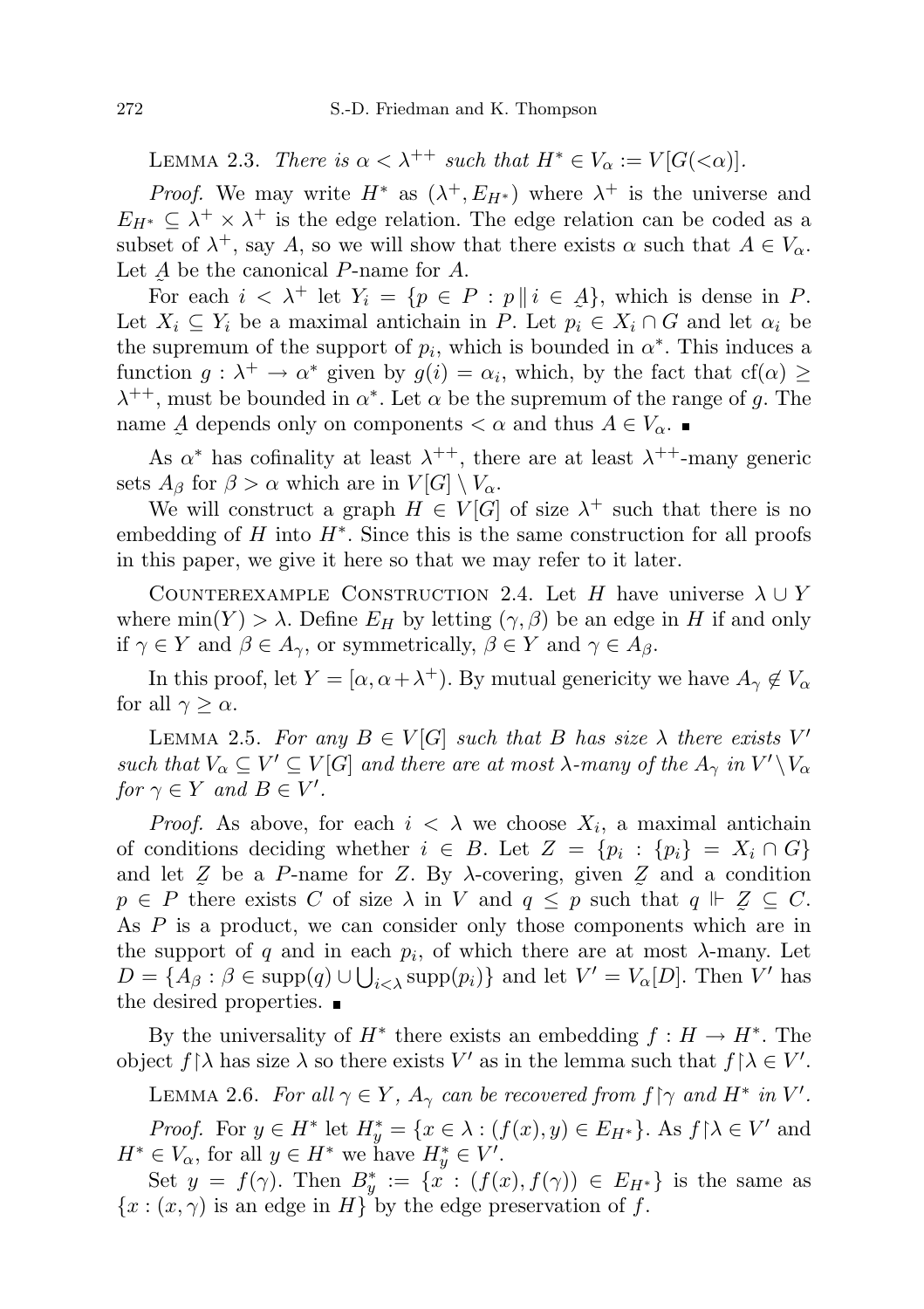Thus, by definition of H, either  $x \in Y$  and  $\gamma \in A_x$ , or  $\gamma \in Y$  and  $x \in A_{\gamma}$ . By definition,  $A_x \subseteq \lambda$  so it cannot be the case that  $\gamma \in A_x$ . Therefore,  $B_y^* = \{x : x \in A_\gamma\} = A_\gamma.$ 

Now  $B_y^* \cap \lambda = H_y^* \in V'$  and thus  $A_\gamma \in V'.$ 

However, by the definition of Y and V' there exists  $\gamma \in Y$  such that  $A_{\gamma} \notin V'$ , contradiction. This finishes the proof of Theorem 2.2.

<span id="page-4-0"></span>COROLLARY 2.7. If P is as in Theorem [2.2](#page-2-1) then in  $V^P$  there is no universal

- graph of size  $\lambda^+$  which omits complete subgraphs of size  $\theta$  for any  $\theta > 2$ .
- bipartite graph of size  $\lambda^+$ .

Note that in the construction of the graph H, for any  $\gamma \in Y$  and  $\beta \in A_{\gamma}$ we have  $\beta \in \lambda$ . So,  $(\gamma, \beta)$  being an edge in H implies that  $\gamma \geq \lambda$  and  $\beta < \lambda$  or vice versa. This gives no triangles in  $H$ , and indeed, no complete subgraphs of any larger size. The sets  $\{\alpha : \alpha < \lambda\}$  and  $\{\gamma : \gamma \in Y\}$  form the partition needed for a bipartite graph.

Similar corollaries will also hold for triangle-free graphs and bipartite graphs of size  $\kappa^+$  where  $\kappa$ , P are as in Theorems [3.2,](#page-4-3) [3.3,](#page-5-0) [4.1](#page-8-1) and [5.1.](#page-12-1)

<span id="page-4-1"></span>3. Non-existence of universal graphs at successors of measurables and singulars. In this section, for an inaccessible cardinal  $\alpha$ , let Sacks $(\alpha, \alpha^{++})$  be the  $\alpha$ -support product of  $\alpha$ -Sacks forcing of length  $\alpha^{++}$ . A condition in  $\alpha$ -Sacks forcing is a subset of  $\alpha$ <sup>2</sup> which is a closed tree for which there is a club of levels such that a node of the tree splits if and only if the height of the node is in the club (called the *splitting levels*). The  $\beta$ th splitting level of a condition T is denoted  $\text{Split}_{\beta}(T)$ . This is a variation of the forcing defined in [\[7\]](#page-13-9) which is used in [\[2\]](#page-13-10).

<span id="page-4-2"></span>DEFINITION 3.1. A  $(\kappa + \alpha)$ -hypermeasurable cardinal  $\kappa$  is one for which there exists an embedding  $j: V \to M$  such that crit $(j) = \kappa$ , M is closed under  $\kappa$ -sequences and  $H(\kappa^{+\alpha})^V = H(\kappa^{+\alpha})^M$ .

<span id="page-4-3"></span>THEOREM 3.2. Assume  $V \models GCH$  and  $\kappa$  is a  $(\kappa + 2)$ -hypermeasurable cardinal. There is a forcing  $\mathbb P$  such that in  $V^P$  there is no universal  $\kappa^+$ -graph,  $\kappa$  remains measurable and  $2^{\kappa} > \kappa^+$ .

*Proof.* Let  $\mathbb{P} = \langle \mathbb{P}_{\alpha} : \alpha \leq \kappa \rangle$  be an Easton-support iteration which is trivial except when  $\alpha$  is inaccessible. For such  $\alpha$  let  $\mathbb{P}_{\alpha} = \text{Sacks}(\alpha, \alpha^{++})$ .

By arguments in [\[2\]](#page-13-10), as we assumed that  $\kappa$  was  $(\kappa + 2)$ -hypermeasurable, this forcing preserves  $\kappa$  as a measurable cardinal and sets  $2^{\kappa} = \kappa^{++}$ . Also  $\mathbb{P}_{\kappa} =$ Sacks $(\kappa, \kappa^{++})$  preserves  $\kappa^{++}$  and has the  $\kappa$ -covering property in  $V[G(\kappa)]$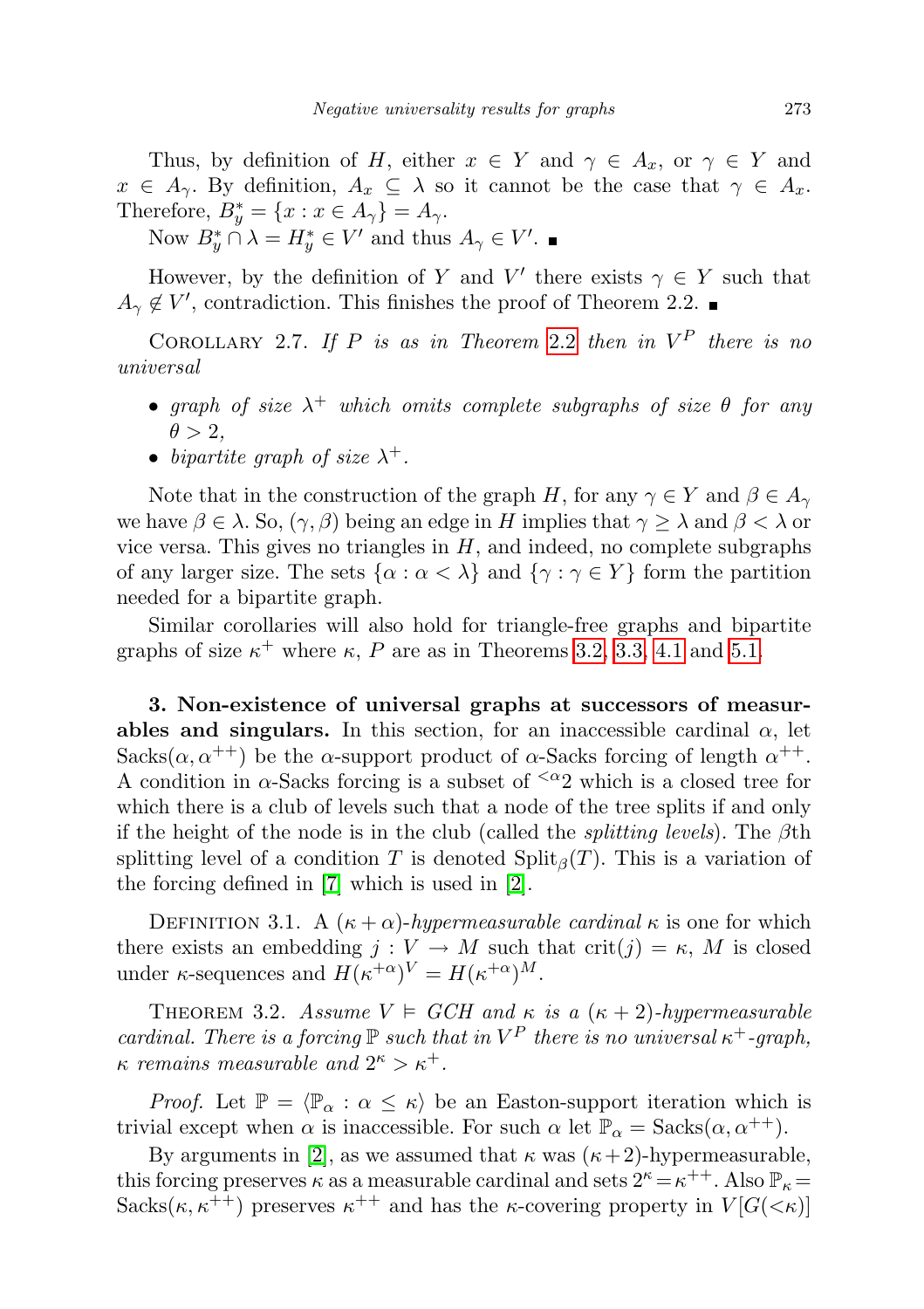as  $2^{\kappa} = \kappa^+$  and  $2^{<\kappa} = \kappa$  in this model. Thus, by Theorem [2.2](#page-2-1) applied in the model  $V[G(\lt k)]$ , there is no universal graph after forcing with  $\mathbb{P}_{\kappa}$ .

<span id="page-5-0"></span>THEOREM 3.3. Assume  $V \models GCH$  and  $\kappa$  is a  $(\kappa + 2)$ -hypermeasurable cardinal. There is a forcing  $\mathbb P$  such that in  $V^P$  there is no universal  $\kappa^+$ -graph,  $\kappa$  is singular and  $2^{\kappa} > \kappa^+$ .

*Proof.* Let  $\mathbb{P} = \langle \mathbb{P}_{\alpha} : \alpha \leq \kappa \rangle$  be an Easton-support iteration which is trivial except when  $\alpha$  is inaccessible. For  $\alpha < \kappa$  inaccessible let  $\mathbb{P}_{\alpha}$  =  $Sacks(\alpha, \alpha^{++})$ . Let  $\mathbb{P}_{\kappa} = Sacks(\kappa, \kappa^{++}) * Pr(U)$  where  $Pr(U)$  is Prikry forcing at  $\kappa$  using some normal measure U on  $\kappa$  whose Sacks $(\kappa, \kappa^{++})$ -name is U.

Let  $G_{\kappa}^{S}$  be generic for  $Sacks(\kappa, \kappa^{++})$  over  $V[G(<\kappa)] = V_0$ . For  $\alpha \leq \kappa^{++}$ we denote  $V[G(\lt k), G^S_\kappa(\lt \alpha)]$  by  $V_\alpha$ . For each component  $\gamma$  of  $Sacks(\kappa, \kappa^{++}),$ we denote by  $A_{\gamma}$  the subset of  $\kappa$  which codes the generic for that component. Let  $U \in V_{\kappa^{++}}$  be the normal measure on  $\kappa$  which is used to define the Prikry forcing.

By arguments in [\[2\]](#page-13-10), this forcing preserves cardinals and sets  $2^{\kappa} = \kappa^{++}$ . The Prikry forcing is well-defined, since  $\kappa$  remains measurable after forcing over  $V_0$  with  $Sacks(\kappa, \kappa^{++})$ . It remains to fold in the Prikry forcing to the argument that no universal graph exists in the extension. In order to do this, we must be able to restrict the Sacks product at  $\kappa$ , but still be able to define the Prikry generic. We state a general lemma to this effect.

<span id="page-5-1"></span>LEMMA 3.4. Suppose that V is a model of  $2^{\kappa} = \kappa^+$ . Let P be a  $\leq \kappa$ support product of forcings  $P_i$  for  $i < \kappa^{++}$  with  $|P_i| \leq \kappa^+$  such that P has the  $\kappa$ -covering property. Suppose that G is P-generic and that U is a normal measure on  $\kappa$  in  $V[G]$ . Then

 $T = \{ \alpha < \kappa^{++} : \text{cf}(\alpha) = \kappa^+ \text{ and } U \cap V[G(<\alpha)] \in V[G(<\alpha)] \}$ 

is a stationary subset of  $\kappa^{++}$ .

*Proof.* Let U be a P-name for U and let  $N \in V$  be an elementary submodel of some large  $H(\theta)$  which has size  $\kappa^+$ , is closed under  $\kappa$ -sequences, and has  $P, U$  as elements. By closure under  $\kappa$ -sequences we see that  $\alpha =$  $N \cap \kappa^{++}$  has cofinality  $\kappa^+$ . In fact, since  $\kappa^+ \subseteq N$ , it follows that  $H(\kappa^{++}) \cap N$ is transitive. Note that the set of such  $\alpha$  is stationary in  $\kappa^{++} \cap \text{cof}(\kappa^+)$ .

We may assume that each  $P_i$  has universe  $\kappa^+$ . This together with the  $\kappa$ -support of P and the closure of N under  $\kappa$ -sequences implies that  $P \cap N$ is precisely  $P(\leq \alpha)$ . Let G be P-generic over V. Since P has the  $\kappa^{++}$ -cc and by the transitivity of  $H(\kappa^{++}) \cap N$ , if  $A \in N$  is a maximal antichain in P, then in fact  $A \subseteq N$ . Thus  $G \cap A \cap N \neq \emptyset$ ; so  $G \cap N$  is N-generic. In fact, since  $P \cap N = P(\langle \alpha \rangle)$  we deduce that  $G \cap N = G(\langle \alpha \rangle)$ . Therefore  $N[G(\langle \alpha \rangle)]$ is an elementary submodel of  $H(\theta)[G].$ 

Let B be any subset of  $\kappa$  in  $V[G(\langle \alpha)]$ . Let B be a  $P(\langle \alpha \rangle)$ -name for B and Let  $p \in P(\langle \alpha \rangle)$  force that  $B \subseteq \kappa$ . For each  $i < \kappa$  $B \subseteq \kappa$ . For each  $i < \kappa$  let  $D_i = \{r \leq p : r | | i \in B\}$ }.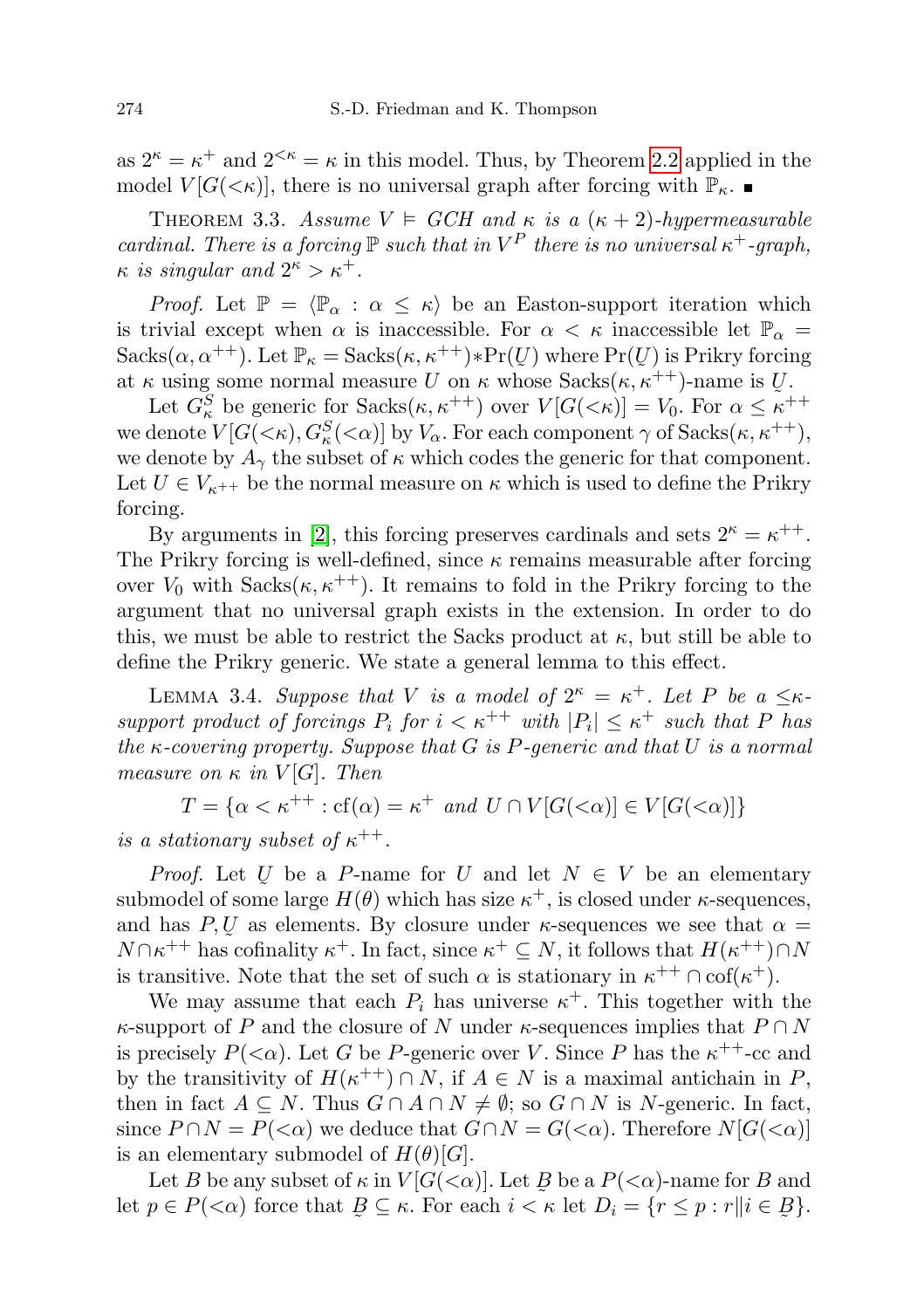As  $D_i$  is dense in  $P(\leq \alpha)$  we may find  $X_i \subseteq D_i$ , a maximal antichain in  $P(\langle \alpha \rangle)$ . Define a function  $f : \kappa \to P(\langle \alpha \rangle)$  by  $\{f(i)\} = G \cap X_i$  for each  $i \leq \kappa$ . Thus,  $p \Vdash \{f(i)\} = G \cap X_i$  where f is the canonical  $P(\langle \alpha \rangle)$ -name for f.

By the  $\kappa$ -covering of  $P(\leq \alpha)$  in N, there is  $q \leq p$  and  $C \in N$  such that  $|C| = \kappa$  and  $q \Vdash \text{ran}(f) \subseteq C$ . Now C may be used to define a name  $\mathcal{B}'$  in N so that  $q \Vdash \overline{B} = B'$ . It follows by elementarity that  $U^G \cap N[G(<\alpha)]$  equals  $U^{G(<\alpha)}$  and belongs to  $N[G(<\alpha)]$ , therefore to  $V[G(<\alpha)]$ , as desired.

For  $\alpha \in T$  it is clear that  $U \cap V_{\alpha}$  is a normal ultrafilter in  $V_{\alpha}$  so we may define the Prikry forcing  $Pr(U \cap V_\alpha)$  in  $V_\alpha$ . Let C be the Prikry generic  $ω$ -sequence over  $V_{κ^{++}}$ . For  $α ∈ T$  we see that C is also the generic  $ω$ -sequence for  $Pr(U \cap V_\alpha)$  over  $V_\alpha$ . This is because of a result of Mathias (see e.g. [\[6,](#page-13-4) Theorem 21.14) which characterises a Prikry sequence C as an  $\omega$ -length subset of  $\kappa$  for which for every  $X \in U, C \setminus X$  is finite.

Assume that  $H^* \in V_{\kappa^{++}}[C]$  is a universal graph of size  $\kappa^+$  and let  $\alpha^* \in T$ be such that  $H^* \in V_{\alpha^*}[C]$ . Such an  $\alpha$  may be found as in Lemma [2.3.](#page-2-2)

We may construct a graph  $H \in V_{\kappa^{++}}$  of size  $\kappa^+$  as in Counterexample Construction [2.4.](#page-3-0) Let  $Y \subseteq \kappa^{++}$  of size  $\kappa^+$  be such that  $\min(Y) > \alpha^*$  and  $Y \cap T$  is cofinal in sup(Y) and has cofinality  $\kappa^+$ .

By the universality of  $H^*$  there exists an embedding  $f : H \to H^*$ . The object  $f \upharpoonright \kappa$  has size  $\kappa$  so we would like to find  $V'$  in a similar way to Lemma [2.5](#page-3-1) so that  $f \upharpoonright \kappa \in V'.$ 

<span id="page-6-0"></span>LEMMA 3.5. For any  $B \in V_{\kappa^{++}}[C]$  such that B has size  $\kappa$  there exists  $V'$ such that  $V_{\alpha^*}[C] \subseteq V' \subseteq V_{\kappa^{++}}[C]$ , and  $X \subseteq \kappa^{++}$  with  $|X| \leq \kappa$  such that  $V' = V_{\alpha^*}[C, G^S_{\kappa} | X]$  and  $B \in V'.$ 

*Proof.* For each  $i < \kappa$  we choose  $X_i$ , a maximal antichain of conditions in  $\mathbb{P}_{\kappa}$  deciding whether  $i \in B$ . Let  $Z = \{p_i : \{p_i\} = X_i \cap G\}$  and let  $\mathcal{Z}$  be a  $\mathbb{P}_{\kappa}$ -name for Z. By  $\kappa$ -covering of  $\mathbb{P}_{\kappa}$ , given  $\mathcal{Z}$  and a condition  $p \in \mathbb{P}_{\kappa}$  there exists D of size  $\kappa$  in  $V_0$  and  $q \leq p$  such that  $q \Vdash \mathcal{Z} \subseteq D$ .

For all  $p \in \mathbb{P}_{\kappa}$ , the condition p can be written as  $(p^{S}, p^{\text{Pr}})$  where  $p^{S}$  is a condition in Sacks $(\kappa, \kappa^{++})$  and  $p^{\text{Pr}}$  is forced by  $p^S$  to be a condition in  $\Pr(U)$ . Let  $X = \{\beta : \beta \in \text{supp}(q^{\tilde{S}}) \cup \bigcup_{i \leq \kappa} \text{supp}(p_i^S)\}\)$ . Then  $|X| = \kappa$  and  $V' = V_{\alpha^*}[C, G_{\kappa}^S | X]$  has the desired properties.

We want to see that there is  $\gamma \in Y$  such that  $A_{\gamma} \notin V'$ .

<span id="page-6-1"></span>LEMMA 3.6. There exists  $\beta \in Y$  with  $\beta \notin X$  such that  $A_{\beta} \notin V'$ .

*Proof.* First assume there is  $\beta \in Y$  such that  $\beta > \sup(X)$  and choose one such that there is a  $\gamma \in Y \cap T$  with  $\sup(X) < \gamma < \beta$ . This is possible by assumption on Y. Since the  $\kappa$ -Sacks generic functions are "mutually generic", it must be the case that  $A_{\beta} \in V_{\gamma}[C]$  and  $A_{\beta} \notin V_{\gamma}$ .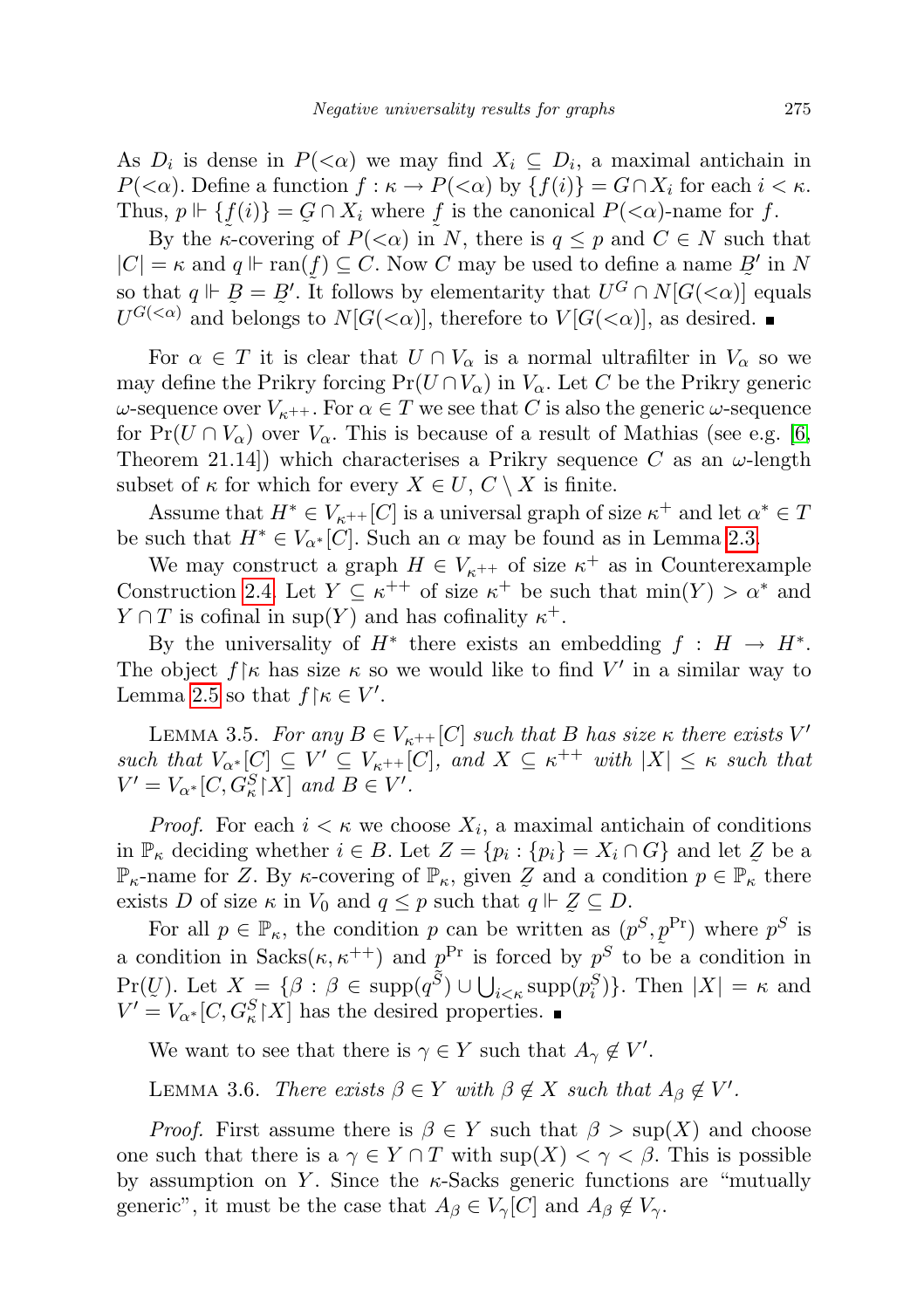However, it cannot be the case that  $V_{\gamma}[A_{\beta}] \subseteq V_{\gamma}[C]$ , as the former contains a club in  $\kappa^+$  which does not contain a club in  $V_\gamma$ , and in the latter model, as Prikry forcing is  $\kappa^+$ -cc, all clubs in  $\kappa^+$  contain clubs in  $V_\gamma$ . To prove the former, we give a general claim:

<span id="page-7-0"></span>CLAIM 3.7. Let V be a model of  $2^{\kappa} = \kappa^+$  and let S be  $\kappa$ -Sacks forcing. In  $V^S$  there exists a club C in  $\kappa^+$  such that there is no club  $D \in V$  such that  $D \subset C$ .

*Proof.* Write the  $H(\kappa^+)$  of V as  $L[A]$  where  $A \subseteq \kappa^+$ . Let  $\underline{A}$  $\tilde{a}$  $S \in {}^{\kappa}2$  be an S-name for the  $\kappa$ -sequence derived from the S-generic.

Define a function R with domain  $S \times \kappa^2$  such that

 $R(T, B) = \{ \beta < \kappa : B(\text{Split}_{2\cdot \beta}(T)) = 0 \}.$ 

Let  $C \in V^S$  be the set of all  $\alpha < \kappa^+$  such that for all  $T \in L_{\alpha}[A] \cap S$ either  $R(T, A^S) \in L_{\alpha}[A]$  or  $R(T, A^S) \notin V$ . For a given  $A^S$  in the extension,  $C$  is a club.

Now we will work in V, so let C be an S-name for C. Let  $X \subseteq \kappa^+$  be any unbounded subset in V and let  $T \in S$  be any condition. Choose  $\alpha \in X$ such that  $T \in L_{\alpha}[A]$ . Prune the tree T on each  $\text{Split}_{2,\beta}(T)$  to obtain  $T^*$ such that for every branch  $B^*$  of  $T^*$  we have  $R(T, B^*) \in V \setminus L_{\alpha}[A]$ . Thus,  $T^* \Vdash \alpha \notin \mathcal{C}$ .  $\tilde{\zeta}$ 

Now let X be such that there is  $x \in X$  with  $x \ge \text{sup}(Y)$ . We would like to rearrange the components of the Sacks product so that we may reduce to the first case. We will do this via an automorphism  $\pi$ : Sacks $(\kappa, \kappa^{++}) \rightarrow$ Sacks( $\kappa, \kappa^{++}$ ). Such a map induces an automorphism of Sacks( $\kappa, \kappa^{++}$ )names, say  $\pi'$ . Note that if  $\tau$  is a canonical  $Sacks(\kappa, \kappa^{++})$ -name for a ground model element then  $\pi'(\tau) = \tau$ . This in turn induces an automorphism of  $Sacks(\kappa, \kappa^{++}) * Pr(U)$  $\tilde{\mathcal{Z}}$ ) as follows:

$$
\pi'': (p,q) \mapsto (\pi(p), \pi'(q)).
$$

With such an automorphism we have the following fact (see e.g. [\[9\]](#page-13-11)):

FACT 3.8. If  $(p,q) \Vdash \phi(\sigma_1,\ldots,\sigma_n)$  where  $\sigma_1,\ldots,\sigma_n$  are canonical  $Sacks(\kappa, \kappa^{++})$ -names then  $\pi''(\tilde{p}, q) \Vdash \phi(\pi'(\sigma_1), \ldots, \tilde{\pi}'(\sigma_n)).$ 

Notice that any  $Sacks(\kappa, \kappa^{++})$ -name can be viewed canonically as a  $Sacks(\kappa, \kappa^{++}) * Pr(U)$ -name.

For contradiction, choose a condition  $(p, q) \Vdash$  for all  $\gamma \in Y$ ,  $A_{\gamma} \in V'$  and  $(p, q) \in G_{\kappa}$  where  $G_{\kappa}$  is the  $\mathbb{P}_{\kappa}$ -generic generated by  $G_{\kappa}^{S}$  and C.

The Sacks $(\kappa, \kappa^{++})$ -name q is a name for a Prikry condition  $(s, \mathcal{A})$  where s is a finite sequence of elements of  $\kappa$  (and therefore can be assumed to be in the "ground model"  $V_0$ ) and  $\mathcal A$  is a name for a subset of  $\kappa$  in  $\mathcal U$ . We may build a generalised fusion sequence below p with meet p' such that p' will decide  $\kappa$ -many possibilities for  $\mathcal A$ ˜ .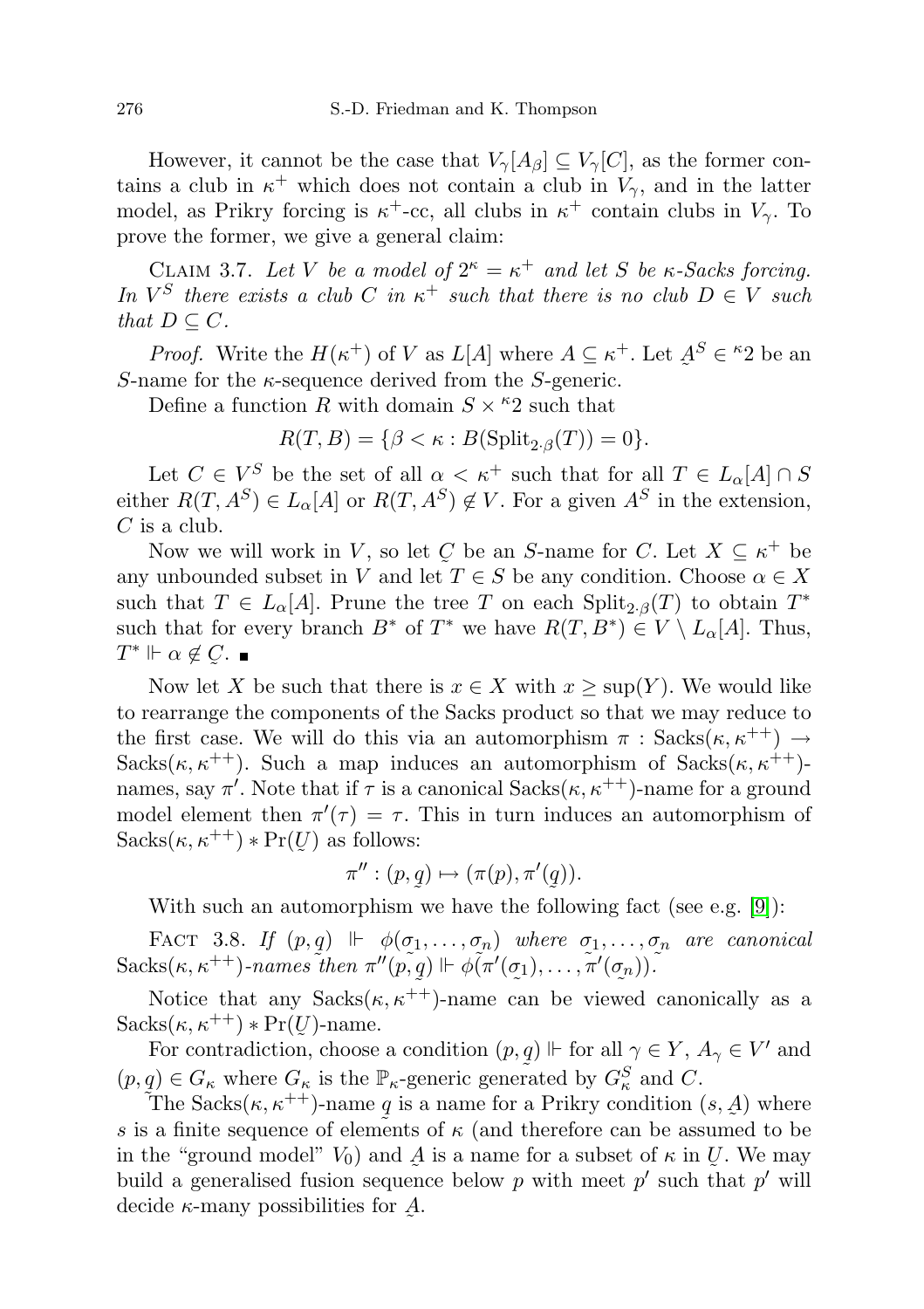The name C is a  $Sacks(\kappa, \kappa^{++}) * Pr(U)$ -name for a subset of  $\kappa$  of size  $\aleph_0$ . We may extend  $(p', q')$  to  $(p'', q'')$  which decides  $\kappa$ -many possibilities for where the antichains in  $C$  meet the generic. Let  $Z^*$  be X together with the support of p'', which has size  $\kappa$ . Rename  $(p'', q'')$  to  $(p, q)$ , that is, we may assume without loss of generality that  $(p, q)$  already had these properties.

Now let  $i \in Y \setminus Z^*$  and  $j > \gamma$  where  $\gamma \in T$  is such that  $\gamma > \sup(Z^*)$ . Let  $\pi$  be the automorphism which switches the Sacks component i with the component j.

Now by Fact 3.8, we have

$$
\pi''(p,q) \Vdash \pi'(G^S(\kappa)) \upharpoonright Y \in V_{\alpha^*}[\pi'(Q), \pi'(G^S(\kappa)) \upharpoonright X].
$$

However, by choice of  $Z^*$  we have  $\pi'(q) = q$  and  $\pi(p) = p$ . Also  $Q^S$ and C are fixed by  $\pi', \pi''$ , respectively, so in fa  $\tilde{\mathcal{C}}$  $(\kappa)$  $\upharpoonright$  X  $\tilde{\phantom{a}}$ are fixed by  $\pi', \pi''$ , respectively, so in fact

$$
(p,q) \Vdash \pi'(G^S(\kappa)) \upharpoonright Y \in V_{\alpha^*}[C, G^S(\kappa) \upharpoonright X]
$$

and in particular

$$
(p, q) \Vdash \pi'(g_i) \in V_{\alpha^*}[Q, Q^S(\kappa) \upharpoonright X]
$$

where  $\pi'(g_i) = g_j$ .

Since the condition  $(p, q)$  was chosen in  $G_{\kappa}$ , we have  $g_j \in V'$ . This reduces to the first case. The proof of Lemma 3.6 is complete.

Thus, we may choose  $\gamma \in Y$  such that  $A_{\gamma} \notin V'$ . However, Lemma [2.6](#page-3-2) also holds in this case, giving the contradiction. This finishes the proof of Theorem 3.3.  $\blacksquare$ 

<span id="page-8-0"></span>**4. The case of**  $\aleph_{\omega+1}$ . In this section, let Coll $(\alpha, \beta)$  denote the standard Levy collapse forcing which collapses  $\beta$  to  $\alpha$ .

<span id="page-8-1"></span>THEOREM 4.1. Assume  $V \models GCH$  and there exists  $\kappa$  which is  $(\kappa + 2)$ hypermeasurable. There is a forcing  $\mathbb P$  such that in  $V^{\mathbb P}$  there is no universal  $\aleph_{\omega+1}$ -graph and  $2^{\aleph_{\omega}} > \aleph_{\omega+1}$ .

Proof. We use the Prikry collapse forcing first developed by Magidor in [\[10\]](#page-13-12) and put to further use by Gitik in [\[5\]](#page-13-6). This forcing takes  $\kappa$  as in the statement, increases  $2^{\kappa}$  to  $\kappa^{++}$  and then collapses  $\kappa$  to  $\aleph_{\omega}$ .

The proof is similar to that of Theorem [3.3](#page-5-0) with the notable exception of Lemma [3.4.](#page-5-1)

Let  $\mathbb{P} = \langle \mathbb{P}_{\alpha} : \alpha \leq \kappa \rangle$  be an Easton support iteration which is trivial except when  $\alpha$  is inaccessible. For  $\alpha \leq \kappa$  inaccessible let  $\mathbb{P}_{\alpha} =$  Sacks $(\alpha, \alpha^{++})$ .

Let  $G_{\kappa}^{S}$  be generic for  $Sacks(\kappa, \kappa^{++})$  over  $V[G(<\kappa)] = V_0$ . For  $\alpha \leq \kappa^{++}$ we denote  $V[G(\lt k), G^S_\kappa(\lt \alpha)]$  by  $V_\alpha$ . For each component  $\gamma$  of  $Sacks(\kappa, \kappa^{++}),$ we denote by  $A_{\gamma}$  the subset of  $\kappa$  which codes the generic for that component.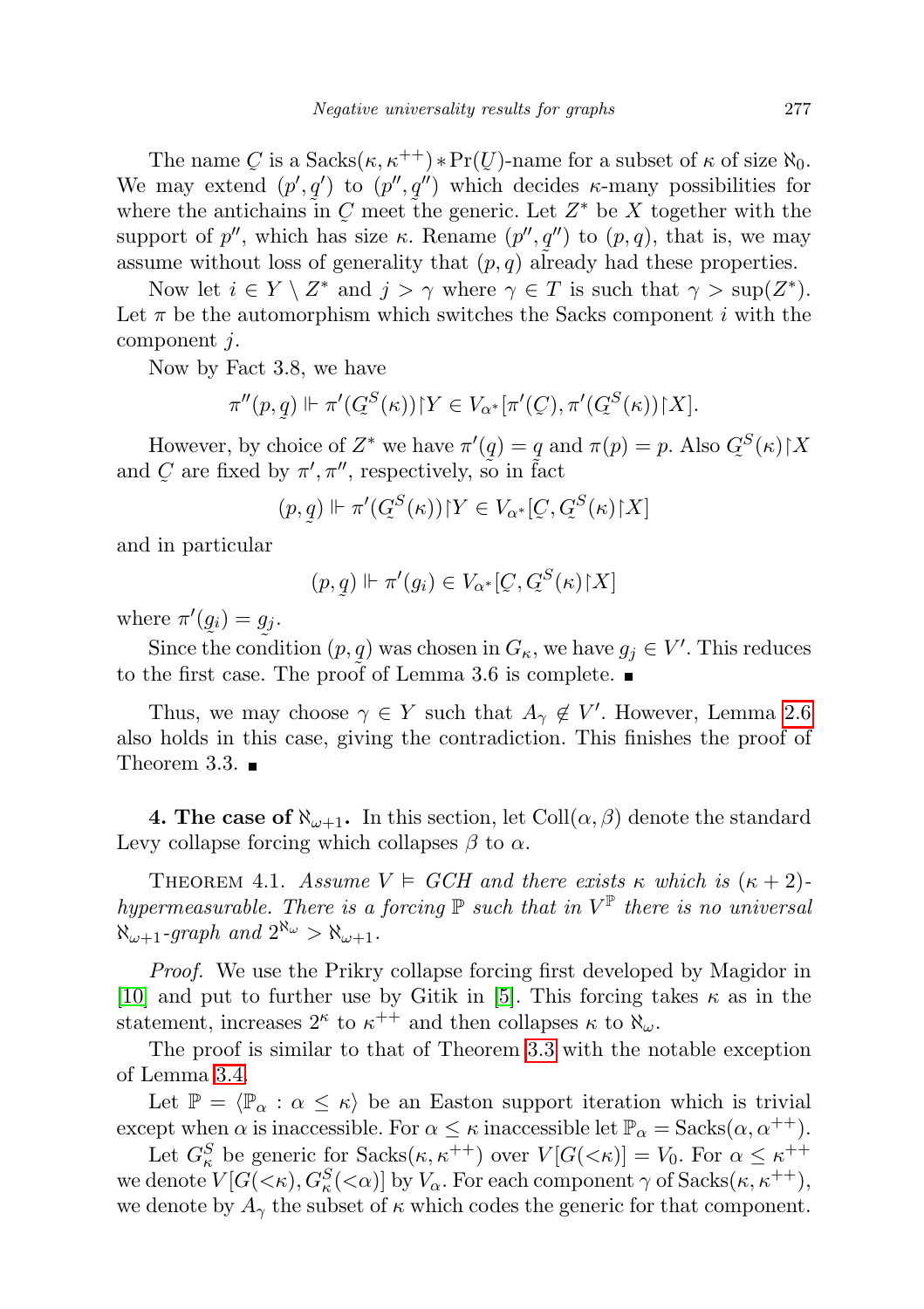By arguments in  $[2]$ , the forcing  $\mathbb P$  preserves cardinals and the measurability of  $\kappa$  and sets  $2^{\kappa} = \kappa^{++}$ . If  $j' : V \to M$  witnesses the  $(\kappa + 2)$ hypermeasurability of  $\kappa$  in V then let  $j: V_{\kappa^{++}} \to M[H]$  be the elementary embedding generated by the ultrapower on U, a normal measure on  $\kappa$ in  $V_{\kappa^{++}}$ . We need to show that  $\mathbb P$  has the additional property that in the P-generic extension  $V_{\kappa^{++}}$  there exists a set G which is generic for  $\text{Coll}^{M[H]}((\kappa^{+++})^{M[H]},j(\kappa))$  over  $M[H]$ . This is called the *guiding generic* and is used to ensure that the Prikry collapse forcing has the  $\kappa^+$ -cc. The existence of the guiding generic after such Sacks forcing has been shown and will appear in A. Halilović's forthcoming PhD thesis. We provide the proof here for the convenience of the reader.

LEMMA 4.2. There exists a set  $\mathcal{G} \in V_{\kappa^{++}}$  which is generic for  $CM =$ Coll<sup>M[H]</sup>( $(\kappa^{+++})^{M[H]}$ ,  $j(\kappa)$ ) over M[H].

*Proof.* Let  $H(*j*(\kappa))$  be the generic for the forcing  $j(\mathbb{P})$  in M up to  $j(\kappa)$ . We know that CM has the  $j(\kappa)$ -cc in M[H] and moreover that Sacks<sup> $M[H(*j*(*\kappa*))]$  $(j(\kappa), j(\kappa)^{++})$  is  $(*j*(\kappa))$ -closed. Thus, for any  $A \subseteq CM$  a</sup> maximal antichain,  $A \subseteq M[H(*j*(*\kappa*))]$ .

Now  $A = \sigma^{M[H(*j*(\kappa))]}$  where  $\sigma$  is a  $j(\mathbb{P}(*\kappa*))$ -name in M. We see that  $[\sigma = j(f)(\alpha)]^{\widetilde{H}( for some  $\alpha < (\kappa^{++})^M$  and  $f \in V_0$  such that  $f : \kappa \to V$ .$ Since  $|j(\mathbb{P}(<\kappa))| = j(\kappa)$  and  $j(\mathbb{P}(<\kappa))$  has the  $j(\kappa)$ -cc (as  $\kappa$  is inaccessible), we have  $j(f)(\alpha) \in V_{i(\kappa)}$  and so we may assume  $f : \kappa \to V_{\kappa}$ .

For each  $f: \kappa \to V_\kappa$ , define  $F_f = \{A \subseteq CM : A = j(f)(\alpha)^{H( for$ some  $\alpha < (\kappa^{++})^V$ . Then  $|F_f| = (\kappa^{++})^M$  and CM is  $\kappa^{+++}$ -distributive in  $M[H(*j*(*\kappa*))]$ . Therefore, for each f we may find a condition  $p_f \in CM$  which meets every antichain in  $F_f$ . Since there are only  $2^{\kappa} = \kappa^+$ -many functions f in V, we may use the  $p_f$ 's as a base for forming the generic filter.

Using the guiding generic G and a normal measure U on  $\kappa$  we may now define Prikry collapse forcing R in  $V_{\kappa^{++}}$ . A condition  $p \in R$  is a tuple  $(n, \bar{\alpha}, \bar{f}, A, F)$  such that the following hold:

- $\bullet$   $n < \omega$ .
- $\bar{\alpha} = \langle \alpha_i : i < n \rangle$  is a strictly increasing sequence of inaccessibles such that  $\alpha_0 = \aleph_1$ ,
- $\bar{f} = \langle f_i : i \langle n \rangle$  is such that for  $i \langle n-1 \rangle$  we have  $f_i \in \text{Coll}(\alpha_i^{+++}, \alpha_{i+1})$ and  $f_{n-1} \in \text{Coll}(\alpha_{n-1}^{+++}, \kappa),$
- $A \in U$  is such that  $\min(A) > \alpha_{n-1}$ ,
- dom $(F) = A$  and  $F(\alpha) \in Coll(\alpha^{+++}, \kappa)$  for all  $\alpha \in A$ ,
- $[F]_U$  which is in Coll<sup>M</sup> $(\kappa^{+++}, j(\kappa))$  is an element of  $\mathcal{G}$ .

The conditions are ordered as follows: we have  $p' \leq p$  if and only if

- $\bullet$   $n' \geq n$ ,
- for all  $i < n$  we have  $\alpha_i = \alpha'_i$  and  $f_i \subseteq f'_i$ ,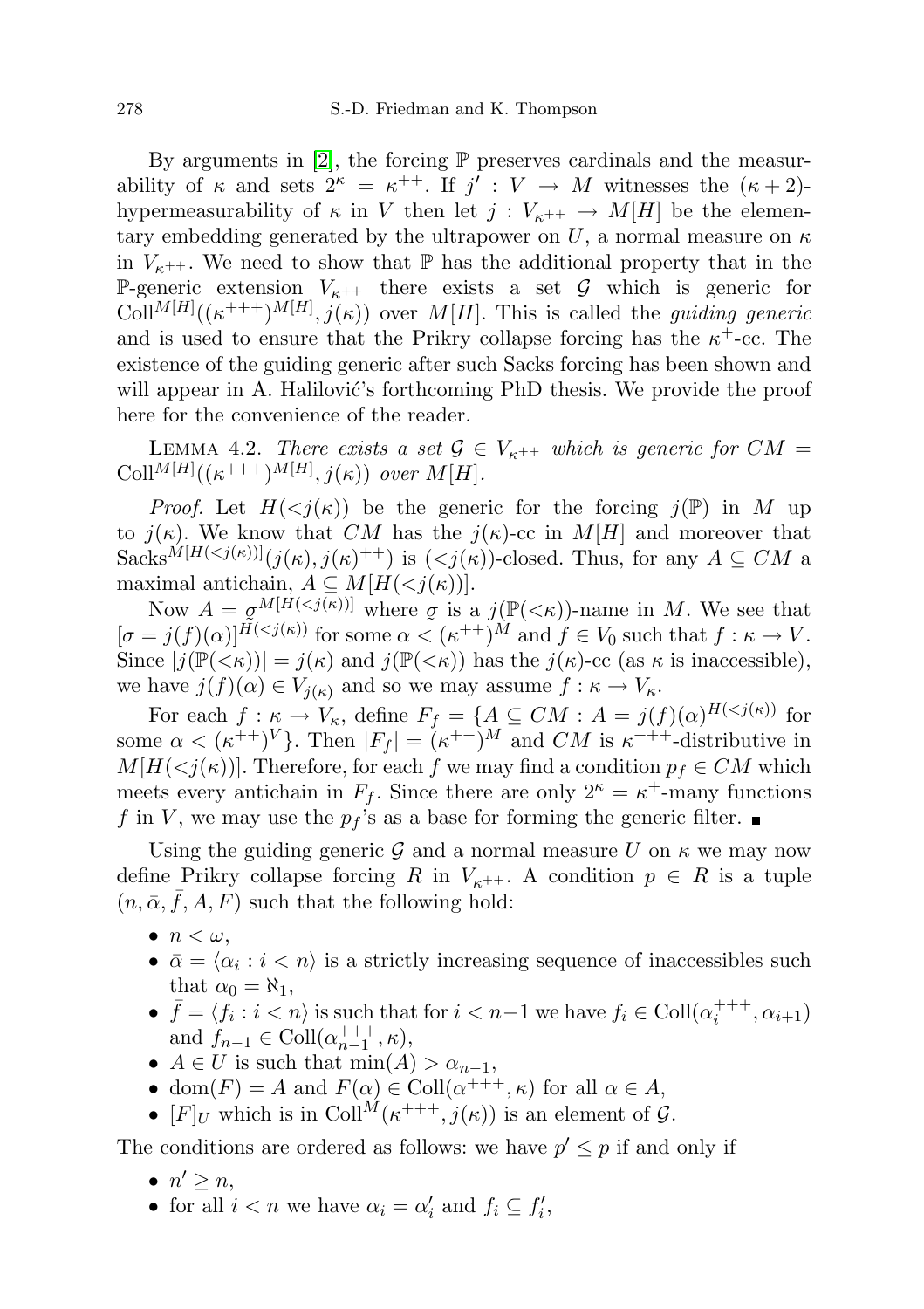- $A' \subseteq A$ ,
- if  $\alpha \in A$  then  $F(\alpha) \subseteq F'(\alpha)$ ,
- for all  $i \geq n$  we have  $\alpha'_i \in A$  and  $f'_i \supseteq F(\alpha'_i)$ .

Prikry collapse forcing has the  $\kappa^+$ -cc.

Fix  $U, \mathcal{G} \in V_{\kappa^{++}}$  the normal measure on  $\kappa$  and the guiding generic which are used to define the Prikry collapse forcing. As in the proof of Theorem [3.3,](#page-5-0) we must be able to restrict the Sacks product at  $\kappa$ , but still be able to define the Prikry collapse generic. To do this, we first need that the Prikry collapse generic is completely determined by the  $\omega$ -sequence of collapses.

<span id="page-10-0"></span>LEMMA 4.3. If  $C = \langle G_{\alpha_i} : i \langle \omega \rangle$  is the sequence of generics for the Levy collapses  $\text{Coll}(\alpha_i^{+++}, \alpha_{i+1})$  which are derived from the Prikry collapse generic  $G^R$  then  $G^R$  is uniquely determined by C.

*Proof.* Let  $\bar{\alpha}_{\omega}$  be the  $\omega$ -sequence of ordinals  $\alpha_i$  from C. Let S be the set of conditions in Prikry collapse forcing  $(n, \bar{\alpha}, \bar{f}, A, F)$  such that

- $\bullet$   $n < \omega$ .
- $\bar{\alpha} = \langle \alpha_i : i < n \rangle$  is an initial segment of  $\bar{\alpha}_{\omega}$ ,
- $\bar{f} = \langle f_i : i \langle n \rangle$  is such that for  $i \langle n-1 \rangle$  we have  $f_i \in G_{\alpha_i}$  and  $f_{n-1} \in \text{Coll}(\alpha_{n-1}^{+++}, \kappa),$
- $A \in U$  is such that  $\min(A) > \alpha_{n-1}$  and  $\{\alpha_i \in \bar{\alpha}_\omega : i \geq n\} \subseteq A$ ,
- dom $(F) = A$  and  $F(\alpha) \in \text{Coll}(\alpha^{+++}, \kappa)$  for all  $\alpha \in A$ ,
- for  $i \geq n$  we have  $F(\alpha_i) \in G_{\alpha_i}$ ,
- $[F]_U$  which is in Coll<sup>M</sup> $(\kappa^{+++}, j(\kappa))$  is an element of  $\mathcal{G}$ .

We will show that any two conditions  $p, p'$  in S are compatible. Assume without loss of generality that  $n \leq n'$ . The only problem in finding a condition below these two is that  $F$  and  $F'$  might contain incompatible conditions from the collapses. However,  $j(F)(\kappa)$  and  $j(F')(\kappa)$  are both elements of G and so must be compatible. Thus there is a set  $B \in U$  such that for  $\alpha \in B$ we have  $\alpha \in A \cap A'$  and  $F(\alpha)$  and  $F'(\alpha)$  are compatible. Now let  $F''$  have domain  $B \cup \{\alpha_i : i \geq n\}$  such that for  $\alpha \in B$  we have  $F''(\alpha) < F(\alpha)$ ,  $F'(\alpha)$ .

Since  $f_i$  and  $f'_i$  both come from the generic  $G_{\alpha_i}$ , they must also be compatible. Let  $f''_i < f_i, f'_i$  for  $i \leq n-1$ , let  $f''_i = f'_i$  for all  $i \in [n, n'-1)$ and let  $f''_{n-1} < f'_{n-1}$ ,  $F''(\alpha'_{n-1})$ . Call this  $\bar{f}'' = \langle f''_i : i < n' \rangle$ .

Now let  $p'' = (n', \bar{\alpha}', \bar{f}'', B, F'')$ . It is routine to check that this is a condition and below  $p$  and  $p'$ .

It is also easy to check that  $G^R \subseteq S$ . Therefore, since any condition compatible with all conditions in the generic is in the generic, we have  $G^R = S$ .

LEMMA 4.4. The set T of all  $\alpha < \kappa^{++}$  with  $cf(\alpha) = \kappa^+$  such that  $U \cap V_{\alpha}$  $\in V_{\alpha}$  and for which C (as in Lemma [4.3\)](#page-10-0) determines a Prikry collapse generic over  $V_{\alpha}$  is a stationary subset of  $\kappa^{++}$ .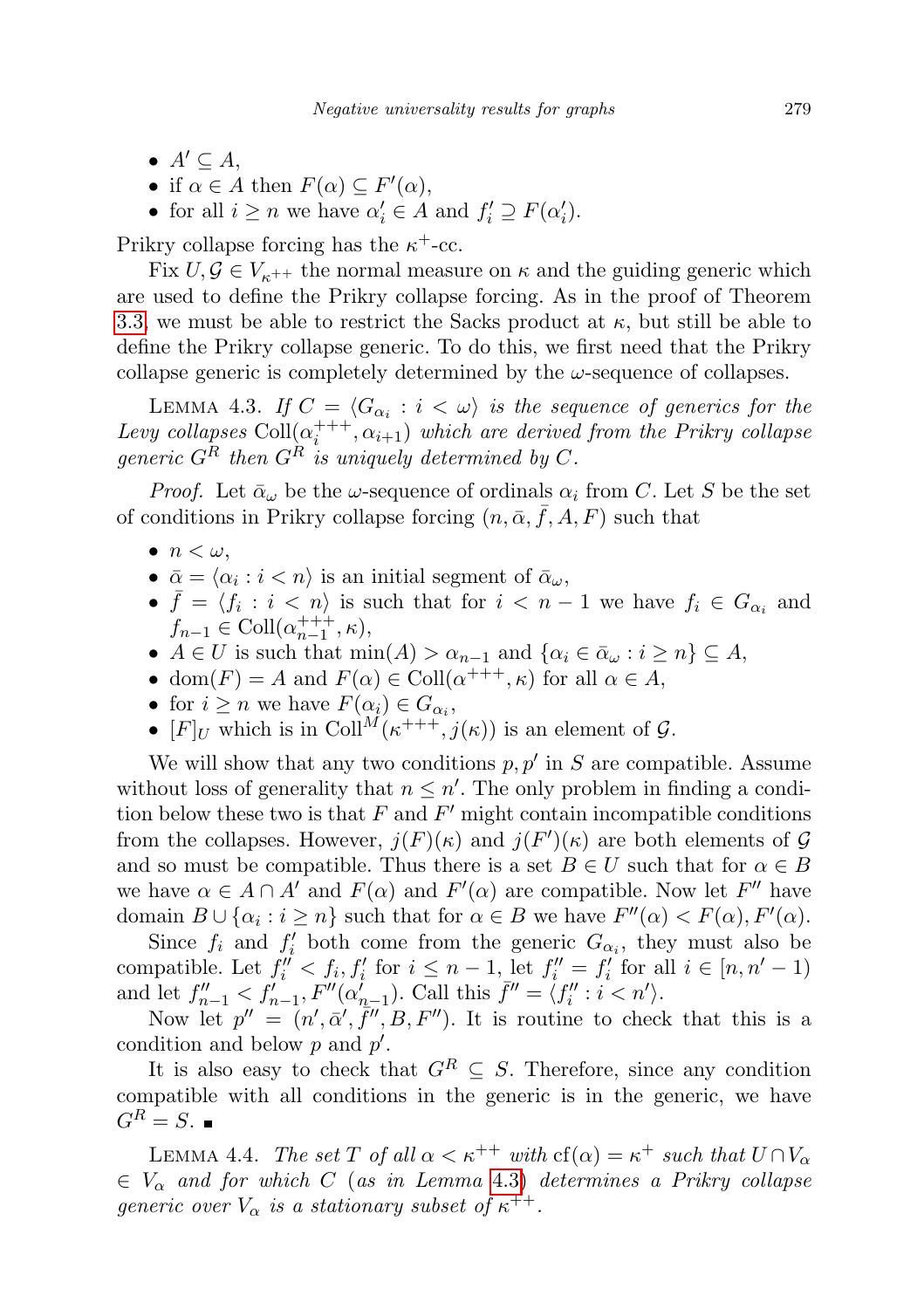*Proof.* Let U be a  $\mathbb{P}\text{-name}$  for U, let G be a  $\mathbb{P}\text{-name}$  for G and let  $\overline{N} \in V$ be an elementary submodel of some large  $H(\theta)$  which has size  $\kappa^+$ , is closed under  $\kappa$ -sequences and has  $\mathbb{P}, \mathbb{U}$  and  $\mathcal{G}$  as elements. Let N be the transitive collapse of  $\overline{N}$ . By closure under  $\kappa$ -sequences we deduce that  $\alpha = N \cap \kappa^{++}$ has cofinality  $\kappa^+$ . In fact, since  $\kappa^+ \subseteq N$ , it follows that  $H(\kappa^{++}) \cap N$  is transitive.

Similar arguments to Lemma [3.4](#page-5-1) show that  $N[G(\langle \alpha \rangle)]$  is an elementary submodel of  $H(\theta)[G]$ .

By the generalised fusion property of  $\kappa$ -Sacks forcing (which implies  $\kappa$ -covering) and arguments as in Lemma [3.4,](#page-5-1) any subset of  $\kappa$  in  $V_{\alpha}$  has a name of size  $\kappa$  in  $\mathbb{P}(<\alpha)$  and therefore has a name in N. It follows by elementarity that  $U^G \cap N[G(\langle \alpha \rangle)]$  equals  $U^{G(\langle \alpha \rangle)}$  and belongs to  $N[G(\langle \alpha \rangle)]$ , therefore to  $V_{\alpha}$ , as desired.

Let  $\pi$  :  $N[G(\langle \alpha)] \rightarrow H(\theta)[G]$  be the lifted embedding. We will show that if H is Prikry collapse generic over  $H(\theta)$  using U and G, then  $\pi^{-1}[H]$  is Prikry collapse generic using  $\pi^{-1}(U) = U \cap N[G(\langle \alpha \rangle)]$  and  $\pi^{-1}(\mathcal{G}).$ 

First note that  $\pi^{-1}(U) = U \cap V_\alpha$  since  $N[G(\langle \alpha \rangle]]$  and  $V_\alpha$  have the same subsets of  $\kappa$ . Also  $\pi^{-1}(\mathcal{G})$  is a subset of Coll $(\kappa^{+++}, j(\kappa))$  in the ultrapower by  $U \cap N[G(\langle \alpha)] = U \cap V_{\alpha}$  and thus also belongs to  $V_{\alpha}$ .

Let  $X \in N[G(\langle \alpha \rangle])$  be a maximal antichain in  $R^{N[G(\langle \alpha \rangle)]}(\pi^{-1}(U), \pi^{-1}(\mathcal{G})).$ Then  $\pi(X)$  is a maximal antichain in  $R(U, \mathcal{G})$ . By the  $\kappa^+$ -cc,  $|X| \leq \kappa$ . The critical point of  $\pi$  must be  $>\kappa^+$  since N is closed under  $\kappa$ -sequences, so  $\pi(X) = \pi|X|.$ 

Let C be the  $\omega$ -sequence generated by the generic as in Lemma [4.3.](#page-10-0) By the same lemma,  $C$  is uniquely determined by  $H$ . Using the same reasoning as for  $\pi(X)$ , we also have  $\pi(C) = \pi[C]$ . Therefore,

$$
V_{\alpha}[G(<\alpha)][\pi^{-1}[H]] = V_{\alpha}[G(<\alpha)][C]. \blacksquare
$$

For  $\alpha \in T$  it is clear that  $U \cap V_{\alpha}$  is an ultrafilter in  $V_{\alpha}$  and  $\mathcal{G} \cap V_{\alpha}$ is a guiding generic in  $V_{\alpha}$  so we may define the Prikry collapse forcing  $R(U \cap V_\alpha, \mathcal{G} \cap V_\alpha)$  in  $V_\alpha$ . Let C be the Prikry collapse generic  $\omega$ -sequence over  $V_{\kappa^{++}}$ . By Lemma [4.3,](#page-10-0) for  $\alpha \in T$  we deduce that C is also the generic ω-sequence for  $R(U ∩ V<sub>α</sub>, G ∩ V<sub>α</sub>)$  over  $V<sub>α</sub>$ .

The rest of the argument proceeds as in the proof of Theorem [3.3](#page-5-0) using the fact that Prikry collapse forcing has the  $\kappa^+$ -cc.

Assume that  $H^* \in V_{\kappa^{++}}[C]$  is a universal graph of size  $\kappa^+$  and let  $\alpha^* \in T$ be such that  $H^* \in V_{\alpha^*}[C]$  as in Lemma [2.3.](#page-2-2)

As in Counterexample Construction [2.4](#page-3-0) construct the graph  $H \in V_{\kappa^{++}}$ with universe  $\kappa \cup Y$  where  $Y \subseteq \kappa^{++}$  is of size  $\kappa^+$  with  $\min(Y) > \alpha^*$  and  $Y \cap T$  is cofinal in sup(Y) and has cofinality  $\kappa^+$ .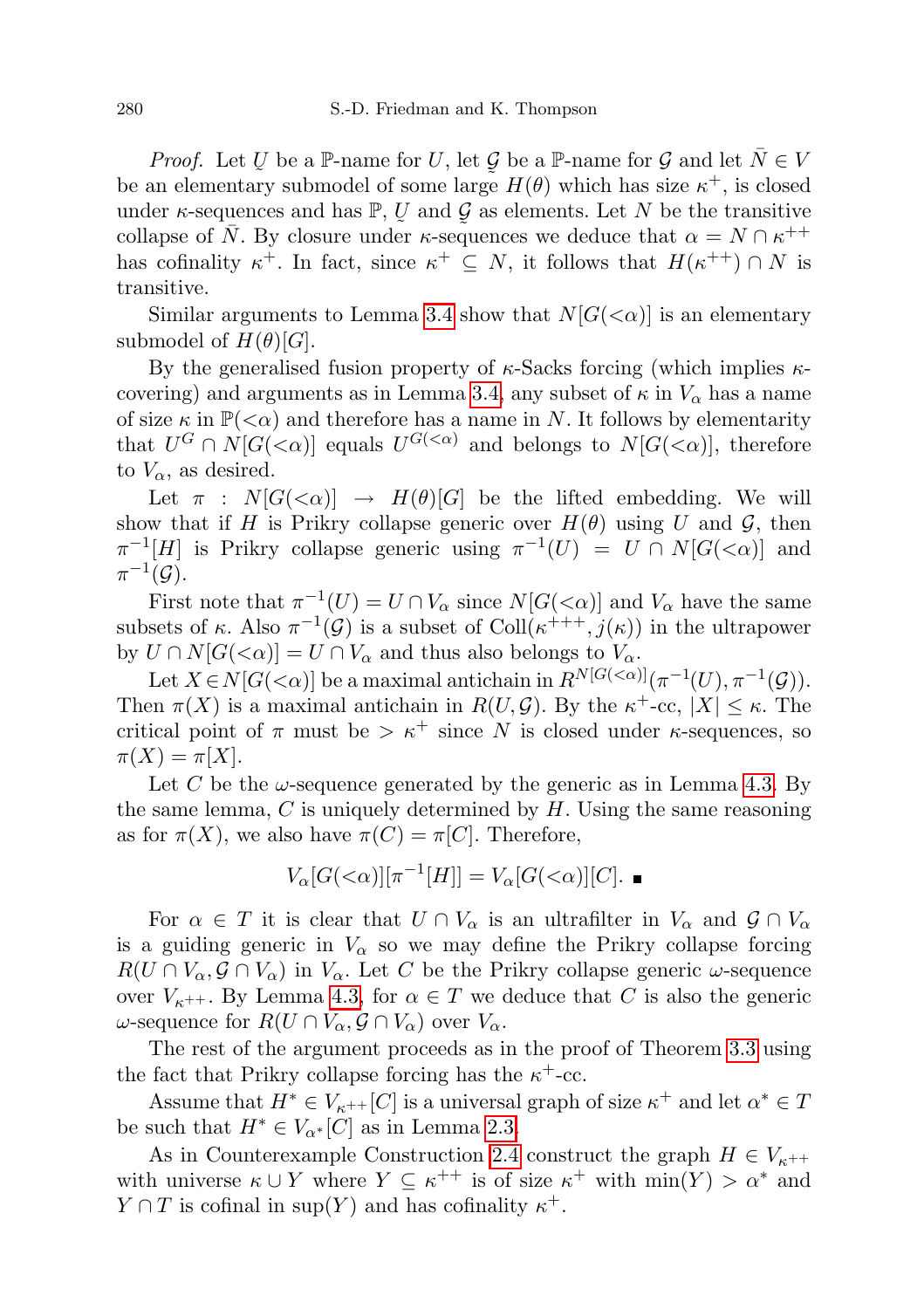By the universality of  $H^*$  there exists an embedding  $f: H \to H^*$ . Find  $V'$  and X in a similar way to Lemma [3.5](#page-6-0) so that  $f \upharpoonright \kappa \in V'$ . To see that there is a  $\beta \in Y \setminus X$  such that  $A_{\beta} \notin V'$ , we need the analogue of Lemma [3.6.](#page-6-1)

The proof of Lemma [3.6](#page-6-1) relies on properties of the Sacks forcing except when showing that it cannot be the case that  $V_{\gamma}[A_{\beta}] \subseteq V_{\gamma}[C]$ . By Claim [3.7,](#page-7-0)  $V_{\gamma}[A_{\beta}]$  contains a club in  $\kappa^+$  which does not contain a club in  $V_{\gamma}$  and again the Prikry collapse forcing has the  $\kappa^+$ -cc and therefore all clubs in  $V_{\gamma}[C] \cap \kappa^+$  contain clubs in  $V_{\gamma}$ .

Thus, we may choose  $\gamma \in Y$  such that  $A_{\gamma} \notin V'$ . As Lemma [2.6](#page-3-2) also holds, we obtain the desired contradiction. This finishes the proof of Theorem 4.1.

<span id="page-12-0"></span>5. High complexity. In fact, the forcings above give even stronger negative universality results. We proved in the cases above that there cannot be one  $\lambda^+$ -graph which embeds all  $\lambda^+$ -graphs, but it is also true that no small family of such graphs can embed the rest.

The following is an analogue of Theorem [2.2.](#page-2-1)

<span id="page-12-1"></span>THEOREM 5.1. Let  $V \models \lambda^{<\lambda} = \lambda$  and let P be a  $\leq \lambda$ -support product  $\it{forcing} \ \langle P_\alpha \, : \, \alpha \, < \, \alpha^* \rangle \ \ \it{such} \ \ that \ \ \alpha^* \ \geq \ \lambda^{+++} \ \ \it{is} \ \ \it{regular} \ \ and \ \ P \ \ \it{has} \ \ the$  $\lambda$ -covering property and such that the generic at any component  $P_{\alpha}$  can be coded as a subset of  $\lambda$ . Then in M<sup>P</sup> the complexity for  $\lambda^+$ -graphs is  $2^{\lambda} = \alpha^*$ .

Note that if there is no universal  $\lambda^+$ -graph, the minimum complexity must be  $\geq \lambda^{++}$  as the disjoint union of a  $\leq \lambda^{+}$ -sized universal family would be a universal  $\lambda^+$ -graph. This is the reason that we only consider products of length  $\geq \lambda^{+++}$ .

*Proof of Theorem 5.1.* For contradiction let  $\overline{H} = \{H_\beta : \beta < \beta^*\}\$ for some  $\beta^* < \alpha^*$  be a small universal family of  $\lambda^+$ -graphs in  $V^P$ . By similar arguments to Theorem [2.2](#page-2-1) we know that  $\bar{H}$  must be caught by some initial segment of the product of length  $\gamma < \alpha^*$ . Define the graph H as in Coun-terexample Construction [2.4](#page-3-0) where  $Y = [\gamma, \gamma + \lambda^+]$ . By assumption there is β such that there is an embedding  $f : H \hookrightarrow H_\beta$ . The rest of the argument proceeds as before.

The analogue to Theorem [3.3](#page-5-0) requires slightly more consistency strength to extend the product. Namely, for a product of length  $\kappa^{(+\alpha)}$ , we require that  $\kappa$  be  $(\kappa + \alpha)$ -hypermeasurable (see [\[5\]](#page-13-6)).

THEOREM 5.2. Assume  $V \models GCH$  and  $\kappa$  is a  $(\kappa + \alpha)$ -hypermeasurable cardinal for some ordinal  $\alpha$  such that  $\kappa^{+\alpha}$  is regular. There is a forcing F such that in  $V^P$  the complexity of  $\kappa^+$ -graphs is  $2^{\kappa} = \kappa^{+\alpha}$  and  $\kappa$  is singular.

Note that the proof of this requires a straightforward generalisation of Lemma [3.4](#page-5-1) to longer products.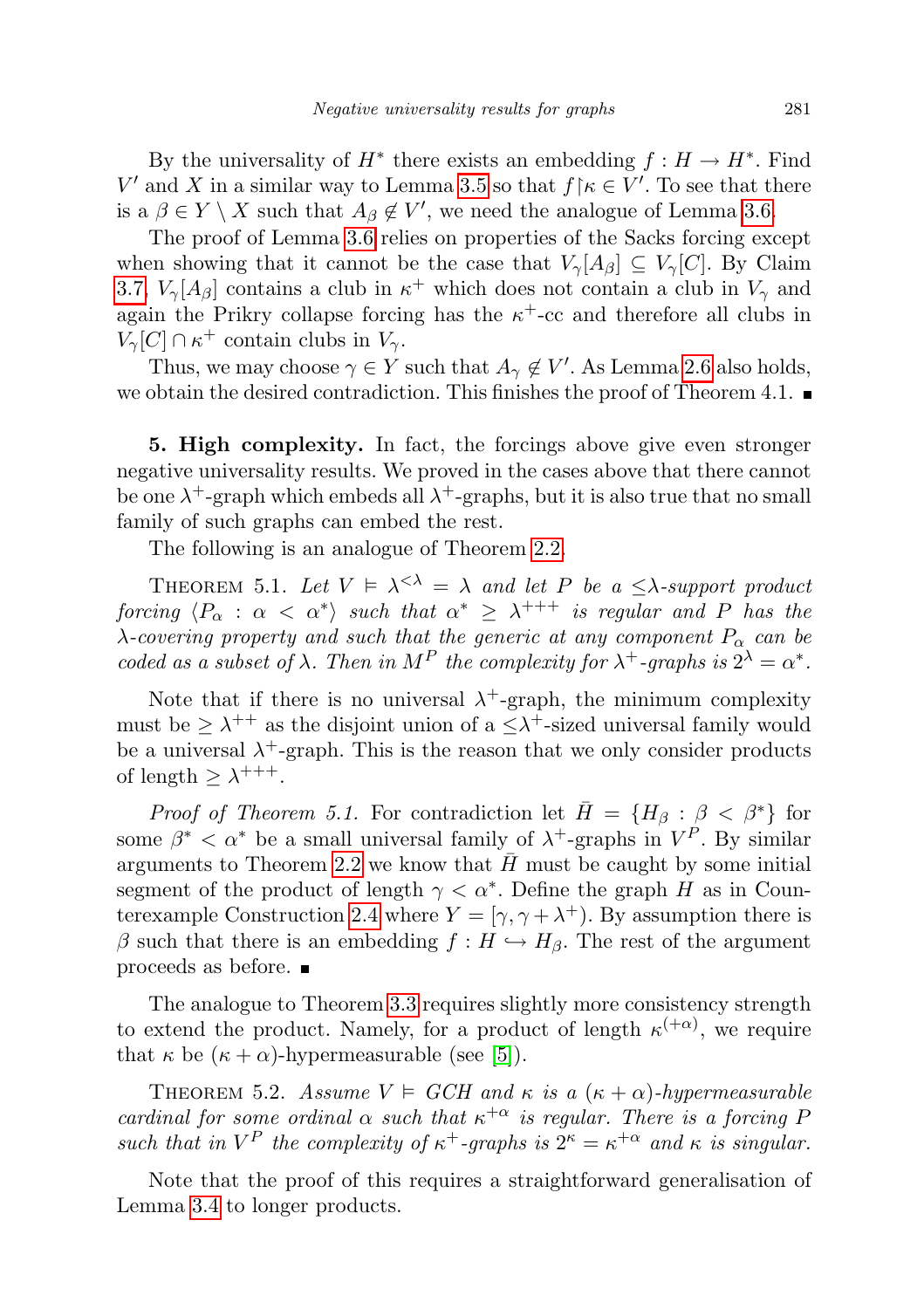6. Open questions. We conclude with some possible continuations on this subject.

Question 6.1. Is it possible to extend this type of proof to get the non-existence of a universal graph at the successor of a singular of cofinality  $>$   $\aleph_0$ ?

QUESTION 6.2. In the case where a measurable is collapsed to  $\aleph_{\omega}$ , how far can we raise the powerset of  $\aleph_{\omega}$  and still obtain the negative universality result? What if it were collapsed to  $\aleph_{\omega_1}$ ?

Acknowledgements. The first author was supported by Grant P 19375- N18 of the Austrian Science Fund (FWF).

The second author was supported by Lise-Meitner Project number M1076-N13 from the FWF.

Both authors would like to thank the referee for many helpful comments and suggestions.

## References

- <span id="page-13-7"></span>[\[1\]](http://dx.doi.org/10.2178/jsl/1052669056) M. Džamonja and S. Shelah, Universal graphs at the successor of a singular cardinal, J. Symbolic Logic 68 (2003), 366–388.
- <span id="page-13-10"></span>[\[2\]](http://dx.doi.org/10.2178/jsl/1230396754) S. Friedman and K. Thompson, Perfect trees and elementary embeddings, ibid. 73 (2008), 906–918.
- <span id="page-13-8"></span>[\[3\]](http://dx.doi.org/10.1016/0168-0072(89)90069-9) M. Gitik, The negation of the singular cardinal hypothesis from  $o(\kappa) = \kappa^{++}$ , Ann. Pure Appl. Logic 43 (1989), 209–234.
- <span id="page-13-5"></span> $[4] \quad [4] \quad -$ , The strength of the failure of the singular cardinal hypothesis, ibid. 51 (1991), 215–240.
- <span id="page-13-6"></span>[\[5\]](http://dx.doi.org/10.1016/0168-0072(93)90149-8)  $\ldots$ , On measurable cardinals violating the continuum hypothesis, ibid. 63 (1993), 227–240.
- <span id="page-13-4"></span>[6] T. Jech, Set Theory, 3rd Millennium Edition, Springer Monogr. Math., Springer, 2003.
- <span id="page-13-9"></span>[\[7\]](http://dx.doi.org/10.1016/0003-4843(80)90021-2) A. Kanamori, Perfect-set forcing for uncountable cardinals, Ann. Math. Logic 19 (1980), 97–114.
- <span id="page-13-1"></span>[\[8\]](http://dx.doi.org/10.2307/2275437) M. Kojman and S. Shelah, Nonexistence of universal orders in many cardinals, J. Symbolic Logic 57 (1992), 875–891.
- <span id="page-13-11"></span>[9] K. Kunen, Set Theory, Stud. Logic Found. Math. 102, North-Holland, 1980.
- <span id="page-13-12"></span>[\[10\]](http://dx.doi.org/10.1007/BF02759779) M. Magidor, On the singular cardinals problem I, Israel J. Math. 28 (1977), 1–31.
- <span id="page-13-2"></span>[\[11\]](http://dx.doi.org/10.2307/2274640) A. Mekler, Universal structures in power ℵ1, J. Symbolic Logic 55 (1990), 466–477.
- <span id="page-13-0"></span>[\[12\]](http://dx.doi.org/10.1016/0168-0072(84)90042-3) S. Shelah, On universal graphs without instances of CH, Ann. Pure Appl. Logic 26 (1984), 75–87.
- <span id="page-13-3"></span>[\[13\]](http://dx.doi.org/10.1007/BF02807219) —, Universal graphs without instances of CH: revisited, Israel J. Math. 70 (1990), 69–81.